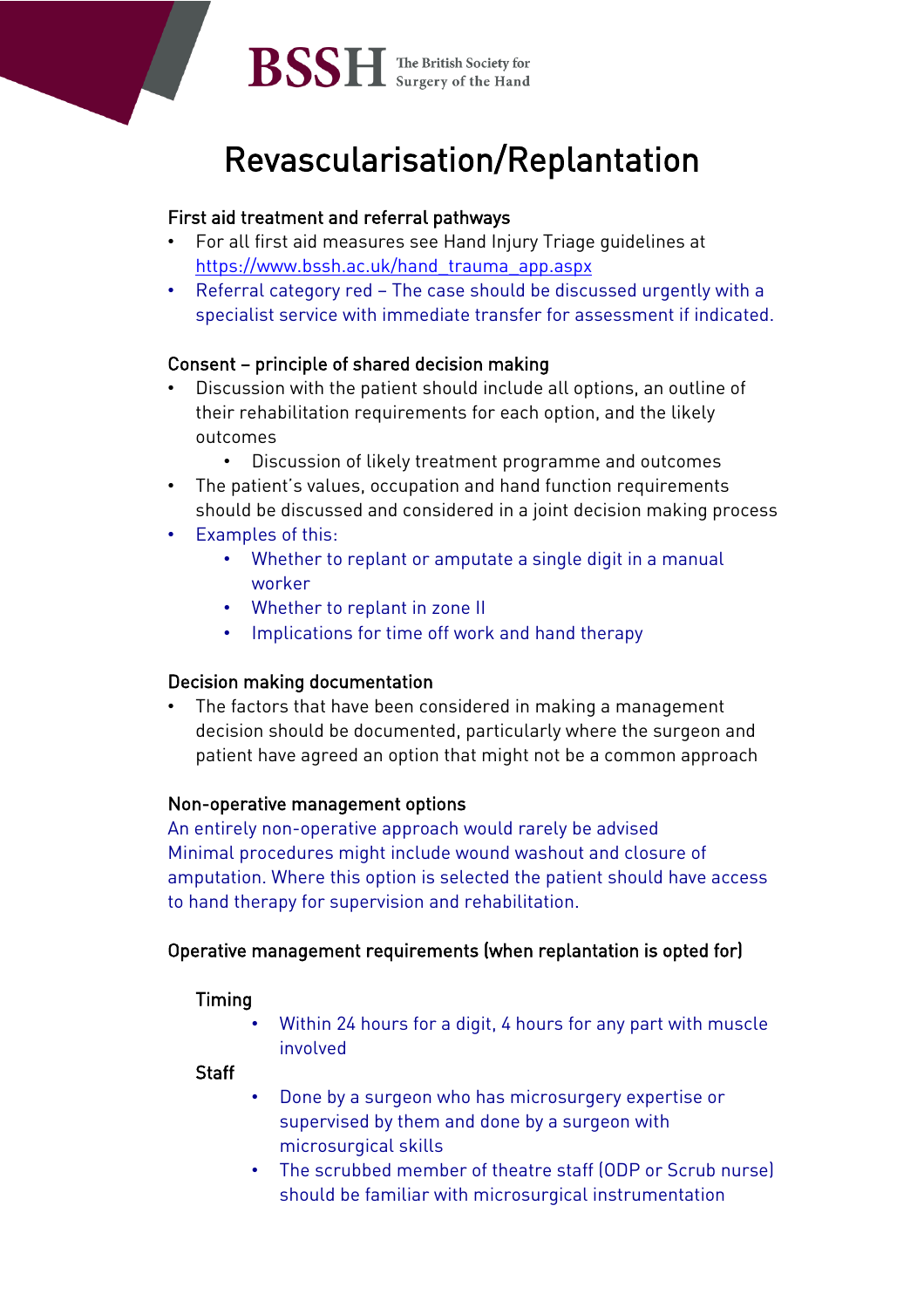# **BSSH** The British Society for

# Environment

• Replantation or revascularisation surgery should take place in a designated operating theatre using an operative microscope

# Equipment

- Hand surgery instrumentation
- Appropriate fracture fixation equipment
- Intra-operative X-Ray facilities
- When needed, Tourniquet and the associated infrastructure

# Additional measures

- The use of pharmacological agents to reduce nerve pain should be considered, and where appropriate started early
- Antibiotics should be used peri-operatively with choice of agent as per local guidelines for an open fracture

# Therapy requirements

- Access to a competent hand therapist who will provide support and instruction to regain range of motion at the appropriate speed
- Inpatient care should be used initially to monitor the revascularised part and provide early therapy interventions

# Outcomes to be expected

The range of injuries is too great to have a meaningful outcome expectation for individual cases

# Audit

- Regular or rolling audits of
	- Infection rate
	- Rate of removal of metalwork
	- Number of hospital visits/interventions
	- Functional outcome at 3 months
	- Late amputation rate

#### References

Prucz RB, Friedrich JB. Upper Extremity Replantation: Current Concepts. Plast Reconstr Surg. 2014;133:333-342

Win TS, Henderson J. Management of traumatic amputations of the upper limb. BMJ 2014; 348:g255